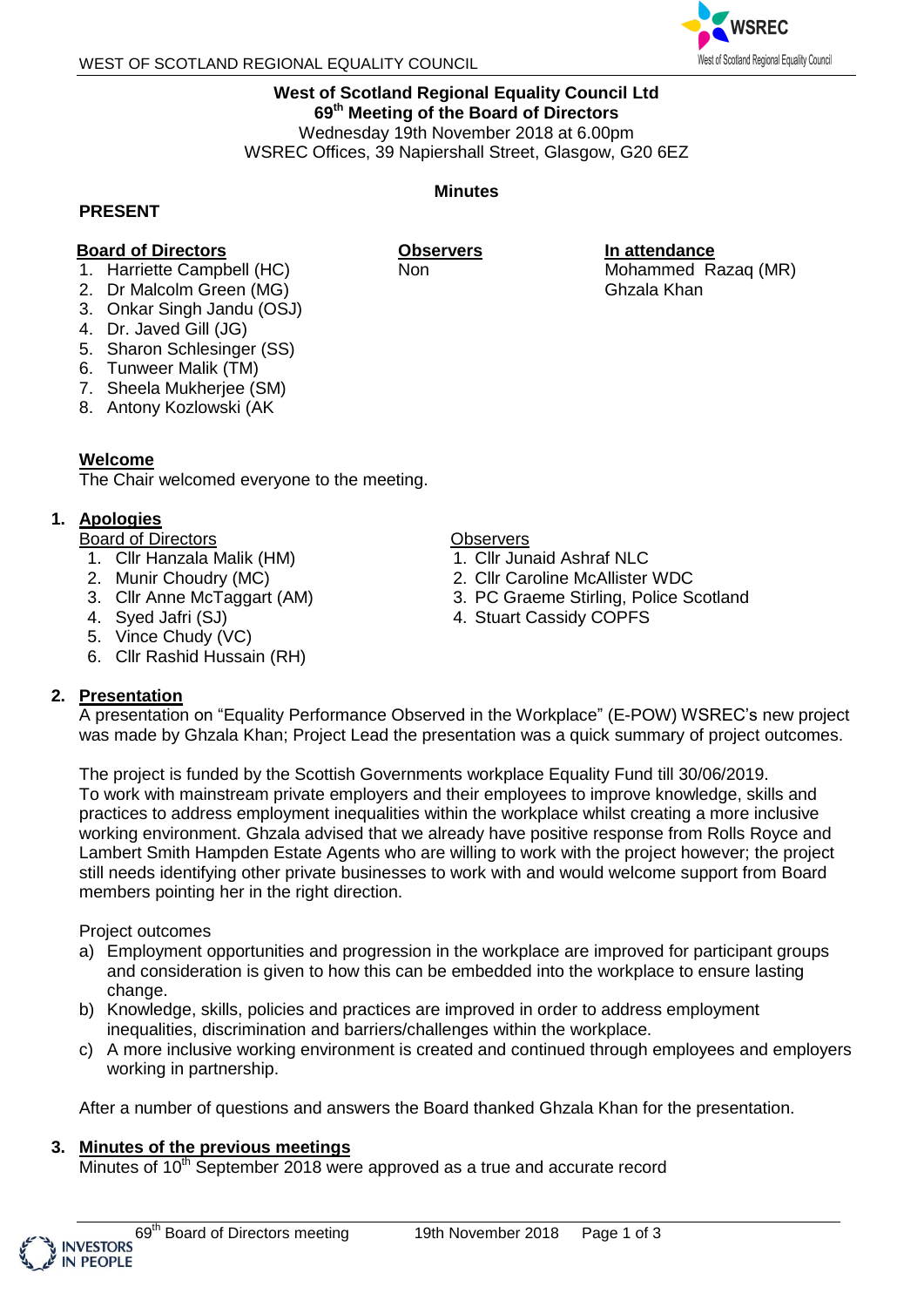

# **4. Matters Arising**

There were none

**5. Conflicts of interest**

There were none

# **6. For discussion**

### **Reports**

a) Finance – Variance statement for month of October 2018

**Expenditure:** actual **£43,452** and budgeted **£49,463** with a variance of -**£6,010**

**Income:** actual **£54,974** and budgeted **£145,311** with a variance of -**£90,336.** 

After MR explained the main variances and that the figures would align themselves at the end of the year the Board noted the report

b) Executive Director

MR was requested to go through briefly of the report headings which he did and the report was noted

c) Partner Reports There were none

# **For decision**

**7. Correspondence**

There were none

# **For more information**

**8.** WSREC Board Membership

MR reported that John Service (co-opted member) had resigned along with Haji Mohammed Munir both citing family commitments. MR advised that WSREC Chair had accepted both resignations.

The Board noted both resignations and wished to thank both members for their long service and support for WSREC.

Action: A letter to be sent to John Service and Mr Haji Munir on behalf of the Board thanking both for their support over the many years.

**9.** Update: Napiershall Street Centre: MR stated that WSREC staff was actively searching for suitable locations and have arranged appointment to visit McCafferty House in Firhill. JG suggested that the old NHS building (Dalian House) in St. Vincent Street has lain empty for a while that may suit WSREC. MR thank Mr Gill and advised that this will be looking into

Action: It was agreed by the Board for written criteria for suitable premises for WSREC to be provided to the Board.

# **10. Report SAREC**

 $MG$  (Chair of SAREC) reported that there organisation had its AGM on the 12<sup>th</sup> November 2018 with the following Office Bearers elected:

| Chair:      | Malcolm Green         | <b>WSREC</b> |
|-------------|-----------------------|--------------|
| Vice Chair: | Shami Khan            | <b>ELREC</b> |
| Treasure:   | <b>Sikander Malik</b> | <b>CSREC</b> |
| Secretary:  | Arun Gopinath         | <b>CSREC</b> |

This was followed by an ordinary meeting